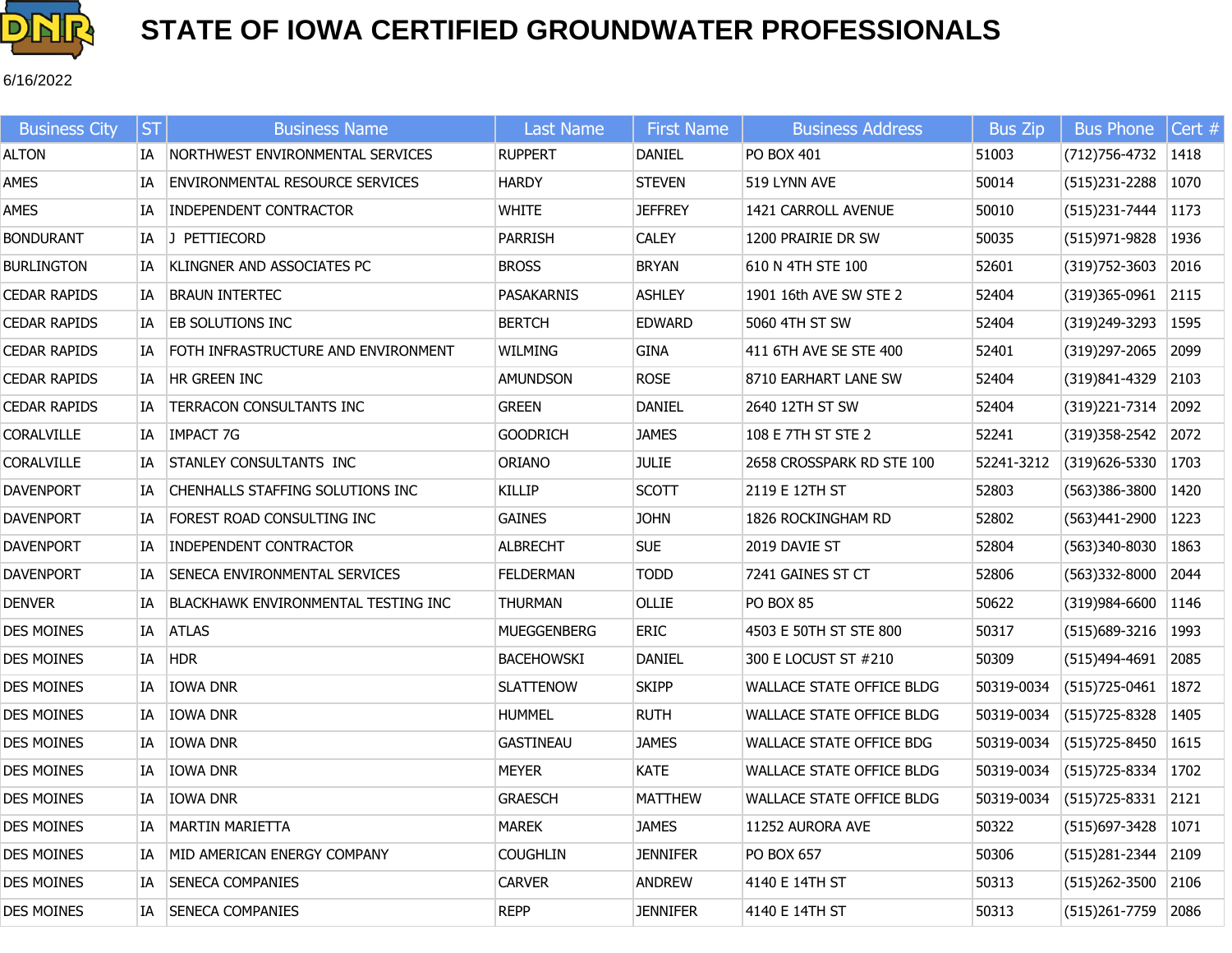

| <b>Business City</b>   | <b>ST</b> | <b>Business Name</b>                         | <b>Last Name</b>     | <b>First Name</b> | <b>Business Address</b>   | <b>Bus Zip</b> | <b>Bus Phone</b>       | Cert # |
|------------------------|-----------|----------------------------------------------|----------------------|-------------------|---------------------------|----------------|------------------------|--------|
| <b>DES MOINES</b>      |           | IA SENECA COMPANIES                          | <b>CARPENTER</b>     | <b>JENNIFER</b>   | 4140 E 14TH ST            | 50313          | $(515)261 - 7750$      | 2057   |
| <b>DES MOINES</b>      | IA        | <b>SENECA COMPANIES</b>                      | <b>NAGEL</b>         | <b>LESLIE</b>     | 4140 E 14th ST            | 50313          | $(515)261 - 7717$      | 2029   |
| <b>DES MOINES</b>      | IA        | <b>SENECA COMPANIES</b>                      | <b>DAVISON</b>       | ADAM              | 4140 E 14TH ST            | 50313          | $(515)261 - 7732$      | 2042   |
| <b>DES MOINES</b>      | IA        | <b>SHEKAR ENGINEERING PLC</b>                | <b>SHEKAR</b>        | <b>CHANDRA</b>    | 2600 MLK JR PKWY STE 200  | 50310          | $(515)334 - 5062$ 1580 |        |
| <b>DES MOINES</b>      | IA        | <b>STANTEC CONSULTING INC</b>                | <b>MALCOMSON</b>     | <b>ROBERT</b>     | 11311 AURORA AVE          | 50322-7904     | $(515)251 - 1019$      | 1652   |
| <b>DES MOINES</b>      | IA        | STANTEC CONSULTING SERVICES                  | <b>SHAWDA</b>        | ANGELIQUE         | 11311 AURORA AVE          | 50322          | $(515)$ 253-0830       | 2024   |
| <b>DES MOINES</b>      | IA        | STANTEC CONSULTING SERVICES INC              | <b>STANLEY</b>       | <b>SCOTT</b>      | 11311 AURORA AVE          | 50322-7904     | $(515)$ 253-0830       | 1653   |
| <b>DES MOINES</b>      | IA        | STANTEC ENVIRONMENTAL SERVICES               | <b>VARSA</b>         | <b>STEPHEN</b>    | 11311 AURORA AVE          | 50322-7904     | $(515)251 - 1020$      | 1636   |
| <b>DES MOINES</b>      | IA        | TERRACON CONSULTANTS INC                     | <b>SENSENBRENNER</b> | <b>DENNIS</b>     | 600 SW 7TH ST STE M       | 50309-         | (515)244-3184          | 1066   |
| <b>DES MOINES</b>      | IA        | TERRACON CONSULTANTS INC                     | <b>NELSON</b>        | <b>JESSE</b>      | 600 SW 7TH ST STE M       | 50309          | (515)244-3184          | 2002   |
| <b>GRIMES</b>          | IA        | MCFADDEN ENVIRONMENTAL INC                   | <b>MCFADDEN</b>      | <b>KENNETH</b>    | 722 SW KENNYBROOK DR      | 50111-2130     | $(515)986 - 2094$      | 1097   |
| <b>JOHNSTON</b>        | IA        | <b>GEODE ENVIRONMENTAL LLC</b>               | <b>WIDDER</b>        | <b>RAY</b>        | PO BOX 845                | $50131 -$      | $(515)309 - 2183$      | 1624   |
| <b>JOHNSTON</b>        |           | IA IMPACT 7G                                 | <b>DOWN</b>          | <b>MEGAN</b>      | 8951 WINDSOR PKWY         | 50131          | (515)473-6256          | 2008   |
| LAWTON                 | IA        | <b>STEFFEN ENGINEERING AND TESTING</b>       | <b>STEFFEN</b>       | <b>JERRY</b>      | 1844 HIGHWAY 20           | 51030          | (712)944-5511          | 1035   |
| LOGAN                  | IA        | <b>LOESS HILLS ENVIRONMENTAL LLC</b>         | <b>BRUNKEN</b>       | <b>KOREY</b>      | PO BOX 151                | 51546          | (712) 454-7576         | 2035   |
| MONTICELLO             | IA        | <b>GEOSOURCE INC</b>                         | <b>BEHRENDS</b>      | <b>SCOTT</b>      | 15331 130TH AVE           | 52310-8321     | $(319)465 - 2030$      | 1083   |
| <b>PERRY</b>           | <b>IA</b> | MARINE POLLUTION CONTROL                     | <b>NEWTON</b>        | <b>ROLAND</b>     | 504 RESEARCH DR           | 50220          | $(515)681 - 9610$      | 1481   |
| <b>URBANDALE</b>       | IA        | <b>ALLENDER BUTZKE ENGINEERS</b>             | <b>EDDS</b>          | <b>DONALD</b>     | 3660 109TH ST             | 50322          | $(515)$ 252-1885       | 1298   |
| <b>URBANDALE</b>       | IA        | ALLENDER BUTZKE ENGINEERS INC                | <b>WISEMAN</b>       | <b>MARK</b>       | 3660 109TH ST             | 50322          | $(515)$ 252-1885       | 1148   |
| URBANDALE              |           | IA GHD                                       | <b>PALS</b>          | <b>DIANE</b>      | 11228 AURORA AVE          | 50322          | (515)414-3933          | 1941   |
| URBANDALE              | IA        | <b>GROUNDWATER SERVICE SUPPLY INC</b>        | <b>PRESCOTT</b>      | <b>JARAD</b>      | 3311 109TH ST             | 50322          | $(515)331 - 2103$      | 2003   |
| URBANDALE              | IA        | MIDAMERICAN ENERGY COMPANY                   | <b>VAN WINKLE</b>    | <b>JOSH</b>       | 4299 NW URBANDALE DR      | 50322          | $(515)281 - 2953$      | 2102   |
| URBANDALE              | IA        | ROUNDS AND ASSOCIATES/PMMIC                  | <b>REINDERS</b>      | <b>STEVE</b>      | 2894 106TH ST STE 220     | 50322          | $(515)334-3010$        | 1871   |
| <b>WALCOTT</b>         | IA        | <b>OAKSTONE ENVIRONMENTAL MANAGEMENT LLC</b> | <b>PUCK</b>          | <b>BRENT</b>      | 533 S MAIN ST             | 52773          | $(563)940-3568$ 1943   |        |
| <b>WATERLOO</b>        |           | IA ATLAS                                     | <b>ERHARDT</b>       | ANGELA            | 328 LAPORTE ROAD          | 50702          | (319)233-0441          | 1885   |
| <b>WATERLOO</b>        |           | IA ATLAS                                     | HIESTERMAN           | <b>GAYLEN</b>     | 328 LAPORTE ROAD          | 50702          | (319)233-0441          | 1619   |
| WEST DES MOINES        |           | IA EVORA CONSULTING                          | <b>BUELOW</b>        | <b>TIMOTHY</b>    | 1690 ALL STATE CT STE 100 | 50265-         | (515)327-4920          | 1628   |
| <b>WEST DES MOINES</b> | IA        | <b>EVORA CONSULTING</b>                      | <b>CALVERT</b>       | LEAH              | 1690 ALL STATE CT STE 100 | 50265-         | $(515)256 - 8814$      | 2017   |
| WEST DES MOINES        | IA        | <b>EVORA CONSULTING</b>                      | <b>STRECKER</b>      | <b>STEVEN</b>     | 1690 ALL STATE CT STE 100 | 50265          | (515)256-8814          | 2131   |
| WINDSOR HEIGHTS   IA   |           | ECOSOURCE LLC                                | <b>FIFE</b>          | <b>DARREN</b>     | 6424 UNIVERSITY AVE       | 50324          | (515)250-6695          | 2058   |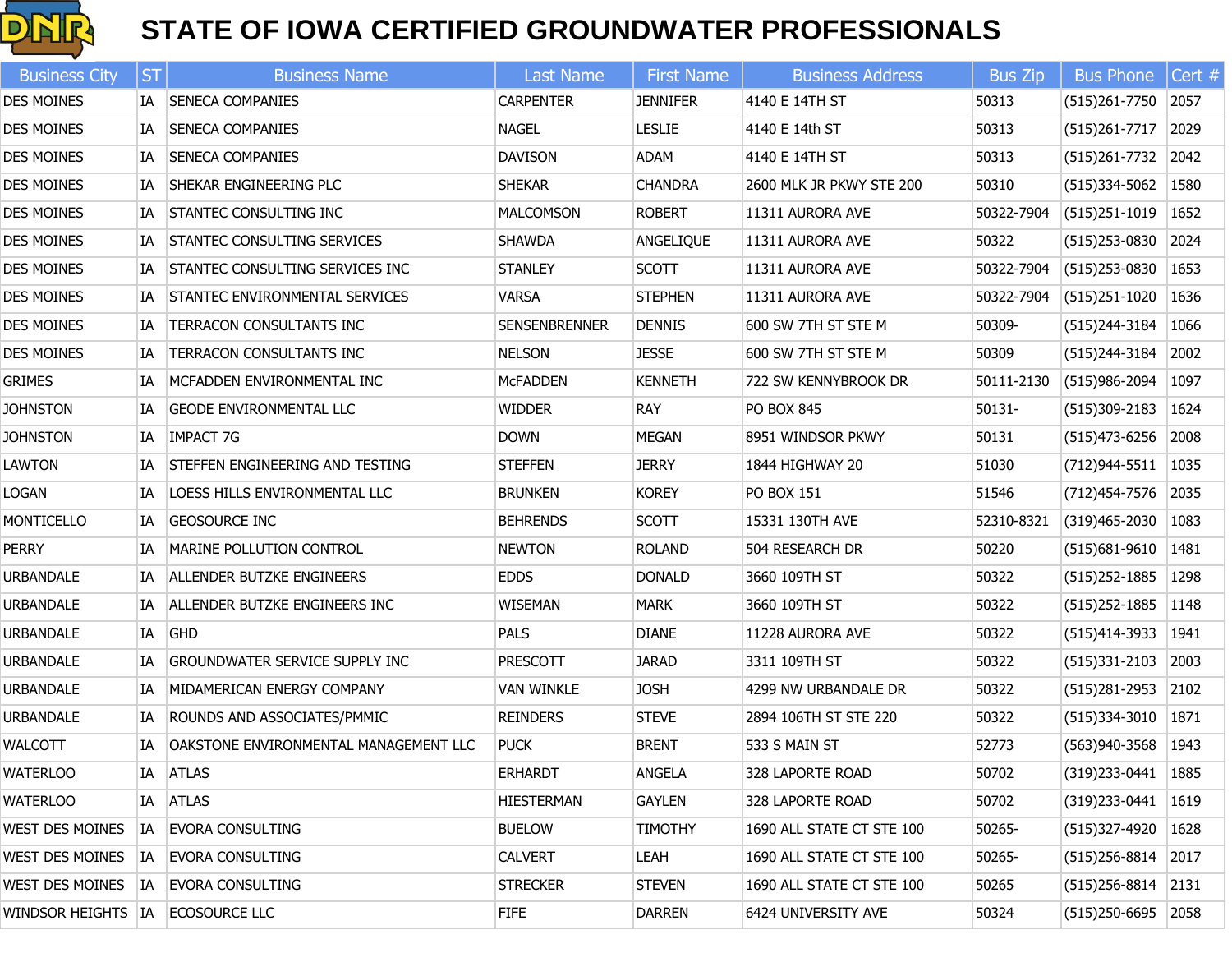

| <b>Business City</b>         | ST | <b>Business Name</b>                                    | <b>Last Name</b> | <b>First Name</b> | <b>Business Address</b>              | <b>Bus Zip</b> | <b>Bus Phone</b>         | Cert #  |
|------------------------------|----|---------------------------------------------------------|------------------|-------------------|--------------------------------------|----------------|--------------------------|---------|
| <b>NAPERVILLE</b>            | IL | TRICORE ENVIRONMENTAL LLC                               | <b>RODECK</b>    | <b>SHAWN</b>      | 2368 CORPORATE LANE STE 116          | 60563          | (630)520-9973            | 1979    |
| ROCK ISLAND                  | IL | <b>IMEG CORP</b>                                        | <b>KAMMERMAN</b> | <b>SCOTT</b>      | 623 26th AVE                         | 61201          | $(309)788 - 0673$        | 1626    |
| <b>ROCK ISLAND</b>           | IL | US ARMY CORPS OF ENGINEERS                              | <b>GUSTAFSON</b> | <b>STEVE</b>      | PO BOX 2004                          | 61204-2004     | (309)794-5202            | 1905    |
| SPRINGFIELD                  | IL | SUPERIOR ENVIRONMENTAL CORPORATION                      | <b>BROOMHEAD</b> | <b>SIMON</b>      | 3001 MONTVALE DR STE C               | 62704          | (217) 698-3926           | 1989    |
| <b>LENEXA</b>                | KS | KNIGHTLY ENVIRONMENTAL INC                              | <b>KNIGHTLY</b>  | <b>JOHN</b>       | PO BOX 15104                         | 66285-5104     | (913)888-1985            | 1145    |
| <b>OVERLAND PARK</b>         |    | KS BLACKSTONE ENVIRONMENTAL INC                         | <b>SMART</b>     | <b>EMILY</b>      | 16200 FOSTER ST                      | 66085          | (913)495-9990            | 2125    |
| <b>WICHITA</b>               |    | KS INDEPENDENT CONTRACTOR                               | <b>CERVANTES</b> | AMY               | 3824 E PAWNEE CT                     | 67218          | (816) 348-3591           | 2107    |
| SAULT SAINTE<br><b>MARIE</b> |    | MI BREEN GEOSCIENCE MGMT INC                            | <b>BREEN</b>     | <b>FRANK</b>      | 4234 I-75 BUSINESS SPUR PMB<br>354   | 49783          | (906) 635-0532           | 1875    |
| <b>EDINA</b>                 |    | MN PARTNER ENGINEERING AND SCIENCE INC                  | <b>MALKERSON</b> | PHILIP            | 6600 FRANCE AVE S STE 460            | 55435          | $(612)710-0708$          | 2087    |
| <b>EDINA</b>                 |    | MN VIEAU ASSOCIATES INC                                 | <b>PAVLISH</b>   | <b>JEREMY</b>     | 4570 WEST 77TH ST STE 265            | 55435          | $(952)595 - 5315$        | 2116    |
| LAKEVILLE                    |    | MN APEX COMPANIES LLC                                   | <b>HRUBY</b>     | <b>DAVID</b>      | 21021 HERON WAY STE 104              | 55044          | (952)208-4691            | 2073    |
| <b>MINNEAPOLIS</b>           |    | MN AECOM                                                | <b>BECK</b>      | <b>DARYL</b>      | 800 LASALLE AVE 500                  | 55402          | $(612)376 - 2432$        | 1913    |
| MINNEAPOLIS                  |    | MN AECOM TECHNICAL SERVICES                             | <b>GEISER</b>    | <b>KURT</b>       | 800 LASALLE AVE SOUTH STE 1100 55402 |                | $(612)376 - 2432$        | 1582    |
| MINNEAPOLIS                  |    | MN WOOD ENVIRONMENT AND INFRASTRUCTURE<br>SOLUTIONS INC | <b>FISKNESS</b>  | <b>ANDREW</b>     | 800 MARQUETTE AVE STE 900            | 55117          | $(612)$ 252-3628         | 2059    |
| <b>NEW BRIGHTON</b>          |    | MN GHD SERVICES INC                                     | <b>BLUMKE</b>    | <b>JAMES</b>      | 1801 OLD HWY 8 NW STE 114            | 55112          | $(651)639-0913$          | 1962    |
| ST PAUL                      |    | <b>MN ANTEA GROUP</b>                                   | <b>SMAIL</b>     | <b>KIRBY</b>      | 5910 RICE CREEK PKWY STE 100         | 55126          | (800) 477 - 7411         | 1826    |
| <b>WOODBURY</b>              |    | MN STANTEC                                              | <b>JOHNSON</b>   | <b>BRUCE</b>      | 2080 WOODDALE DRIVE STE 100          | 55125-2920     | (651) 485-6835           | $ 1310$ |
| <b>KANSAS CITY</b>           |    | MO BURNS AND MCDONNELL                                  | <b>GUSTAFSON</b> | <b>TREVOR</b>     | 9400 WARD PKWY                       | 64114          | (816) 822-3464           | 2010    |
| <b>KANSAS CITY</b>           |    | MO IWSP USA INC                                         | <b>ROHLFS</b>    | <b>ROBERT</b>     | 300 WYANDOTTE ST STE 200             | 64105          | (816)702-4255            | 1644    |
| ST LOUIS                     |    | MO TRC ENVIRONMENTAL CORPORATION                        | <b>PIONTEK</b>   | <b>KEITH</b>      | 415 S 18TH ST STE 105                | 63103          | (314)241-2694            | 2132    |
| <b>OMAHA</b>                 |    | NE B2 ENVIRONMENTAL INC                                 | <b>FLOWERS</b>   | <b>BROCK</b>      | 4503 S 90TH ST                       | 68127          | (402)330-0763 2130       |         |
| <b>OMAHA</b>                 |    | NE NORTHERN NATURAL GAS CO                              | <b>CORRELL</b>   | <b>THOMAS</b>     | 1111 S 103RD ST                      | 68124-         | (402)398-7715            | 1891    |
| <b>OMAHA</b>                 |    | NE PEMC COLLC                                           | <b>POTTS</b>     | <b>KEITH</b>      | 13952 ARBOR CIRCLE                   | 68144-         | $(402)$ 657-4910 1101    |         |
| OMAHA                        |    | NE   RDG GEOSCIENCE ENGINEERING                         | <b>LEVIER</b>    | <b>KRIS</b>       | 10360 SAPP BROTHERS DR               | 68138          | (402) 894-2678   1654    |         |
| OMAHA                        |    | NE RDG GEOSCIENCE ENGINEERING INC                       | <b>GROSS</b>     | <b>JON</b>        | 10360 SAPP BROTHERS DR               | 68138          | (402)894-2678            | 1152    |
| OMAHA                        |    | NE SCS ENGINEERS                                        | <b>JOYCE</b>     | <b>CHARLES</b>    | 14755 GROVER ST                      | 68144          | $(402)938-0326$ 2112     |         |
| OMAHA                        |    | NE THIELE GEOTECH INC                                   | MILLER           | <b>ROBERT</b>     | 13478 CHANDLER RD                    | 68138-3716     | $(402)$ 556-2171         | 1843    |
| SIOUX FALLS                  |    | SD GEOTEK ENGINEERING TESTING SERVICES                  | <b>WATTS</b>     | <b>LINDA</b>      | 909 E 50TH ST N                      | 57104          | $(605)335 - 5512$ 1169   |         |
| SIOUX FALLS                  |    | SD GEOTEK ENGINEERING TESTING SERVICES                  | <b>DELANGE</b>   | <b>KEITH</b>      | 909 E 50TH ST N                      | 57104          | $(605)335 - 5512$   1368 |         |